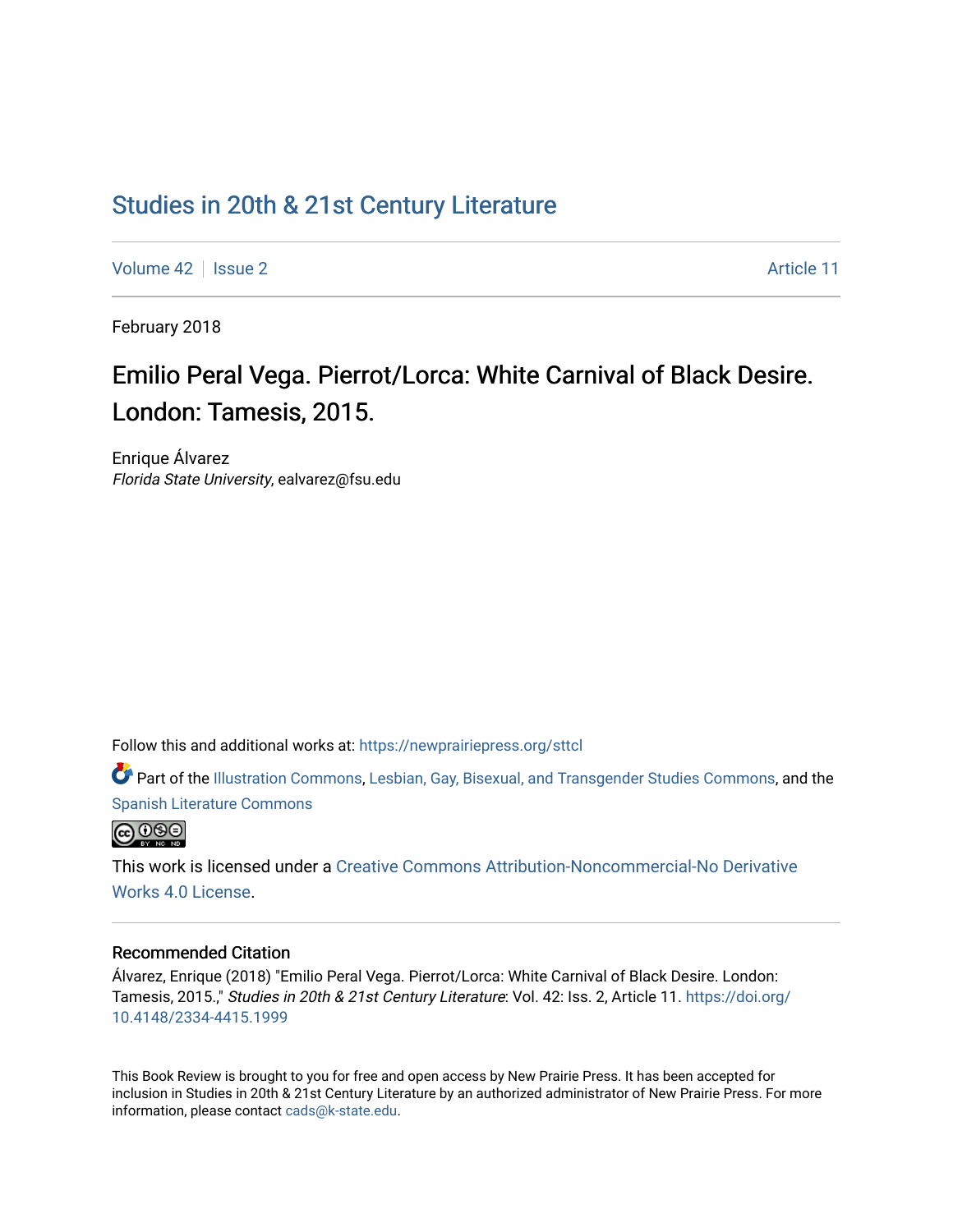## Emilio Peral Vega. Pierrot/Lorca: White Carnival of Black Desire. London: Tamesis, 2015.

#### Abstract

Review of Emilio Peral Vega. Pierrot/Lorca. White Carnival of Black Desire. London: Tamesis, 2015.

### Keywords

Spanish Literature, Queer, Lorca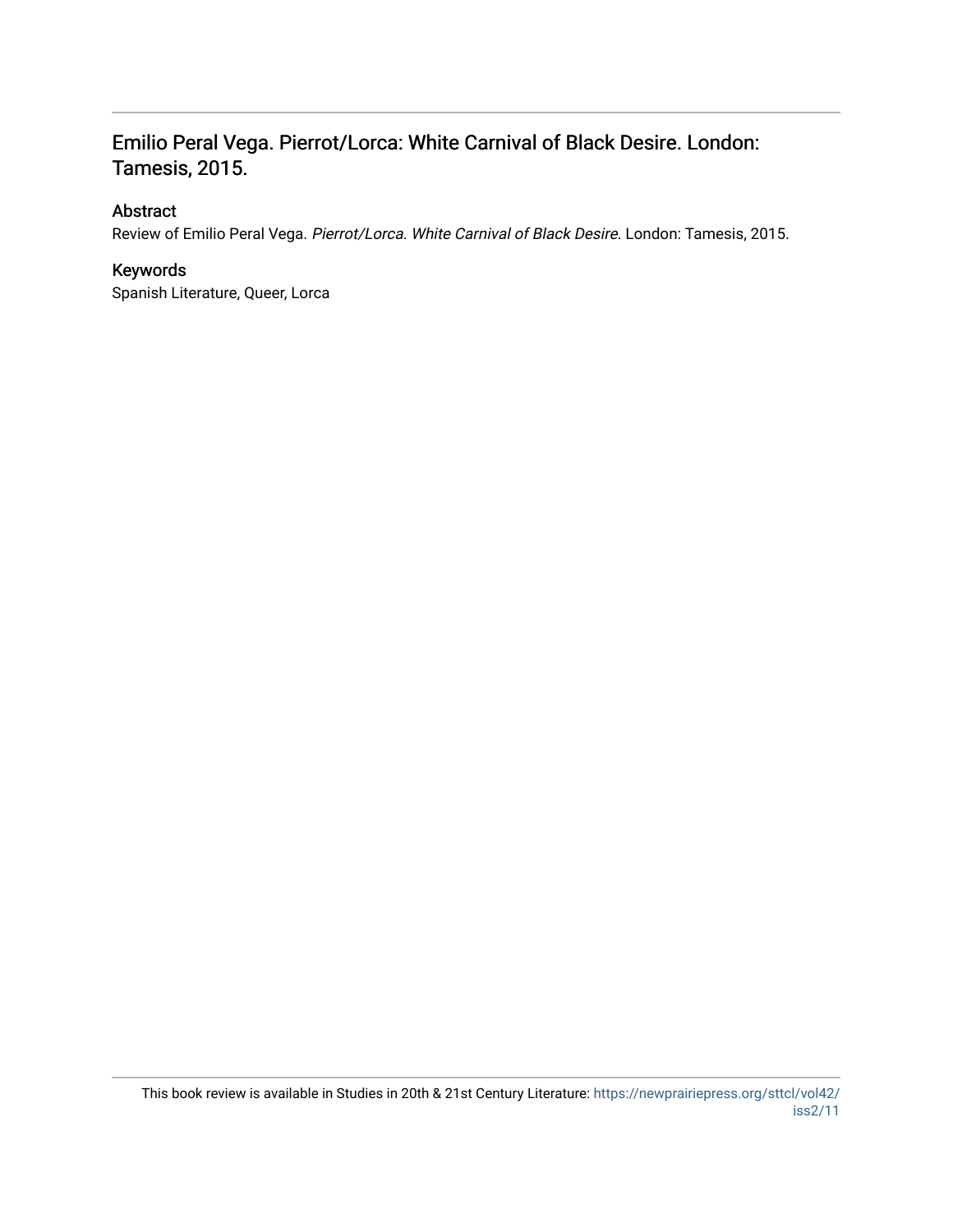Emilio Peral Vega. *Pierrot/Lorca: White Carnival of Black Desire*. London: Tamesis, 2015. 167 pp.

Emilio Peral Vega's new monograph *Pierrot/Lorca: White Carnival of Black Desire*, a welcome new title on Lorcan queer studies, restores authorial intention to both creative and critical endeavors, while addressing complex relationships between the personal and the aesthetic, artistic and lived experiences, and visual and literary cultural domains. The objective of the book is "to bring a new perspective to the poetic, prose, theatrical and even pictorial works of Federico García Lorca, focusing on Pierrot as a mechanism for representing intimacy" and "as the most evident encoding of the poet's homosexuality" (1).

In chapter 1 Peral Vega provides a well-researched, exhaustive taxonomy of the different manifestations of Pierrot across modern times and cultural geographies, going back to the early nineteenth century French mime Jean-Gaspard Deburau. According to Peral Vega, Deburau performed the role of "a poet able to communicate a mass of sensations and meanings from total silence" (12). By way of the symbolist performance of emotion in Deburau's mime, Peral Vega lays the critical coordinates between visual and literary imagery, as well as performance and identity, each of which informs his approach to García Lorca's poetics of the male homosexual closet. Throughout his thoroughly illustrated account of intertexts and designs of the white mask, Peral Vega describes a lonely and pathetic Pierrot, emotionally torn between comedy and tragedy, tender friendliness and silent melancholy, while paradoxically feeling both liberated from and fearful of castration.

Following this pattern, chapter 2 presents a thematic continuity between Verlaine and Lorca in an apotheosis of the queer Pierrots that featured in *fin-desiècle* European Decadentism. Through a willing identification of queer desire with a gender transitive model of male homosexuality, the author assertively reads the content of these decadent images of Pierrot as "explicitly homosexual" (34). However, given the heuristic complexity of queer desire as an analytical tool, the automatic connection of male homosexuality and effeminacy that Peral Vega ostensibly assumes without question may present some problems for the theoretically minded reader.

Within this playful game of binary structures, chapters 3 and 4 shift the focus from Pierrot to Lorca and then from Lorca to Pierrot, that is, from the psychic splitting of the mask as an emotional paradigm of the poet's early writing to García Lorca's own pictorial output of Pierrot's performance of sexuality. In the first case, the author addresses García Lorca's initial treatment of a sexually undecided poetic self. Peral Vega establishes a working relationship between ambiguous references to brotherhood and friendship in García Lorca's juvenilia, before moving to a more profound treatment of male homoeroticism through the image of the comrade in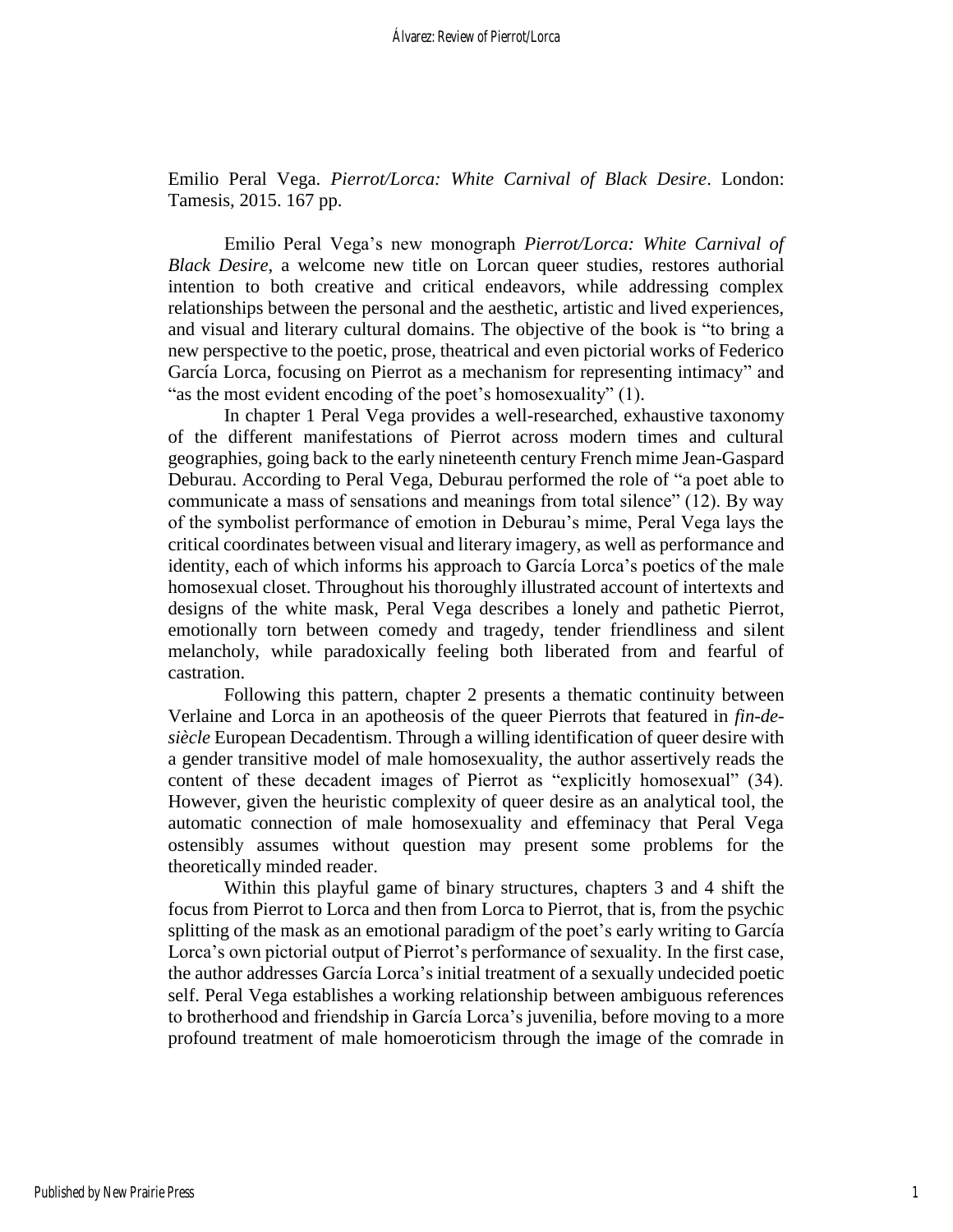"Oda a Walt Whitman." The problem here is that Whitman's comrade in Lorca's famous ode is not only "a synonym for lover" as Peral Vega rightfully points out (46), but also fulfills a social function that unambiguously relates class, gender, and sexuality. The *camarada* 'comrade,' both in Whitman and García Lorca, constitutes a political plea for democracy, masculinity, and queer desire that determines a crucial meaning that is overlooked in Peral Vega's otherwise perceptive discussion. His reading of García Lorca's strikingly beautiful early prose "Pierrot. Poema íntimo," results in a far more convincing analysis, featuring classical and Shakespearian homoerotic references that the poet would go on to explore later in *El público*.

According to Peral Vega, García Lorca's pictorial output of the white mask demonstrates "the effeminate characterization of the buffoon . . . and an insistent and recurrent desire that tries to hide itself to the point of castrating the repressive gaze of the viewer" (64). In order to demonstrate this argument, Peral Vega groups García Lorca's numerous drawings of Pierrot into three categories: "the melancholic clowns" (66), "Pierrots with divided faces" (68), and paintings "of a more erotic nature" (72). In all three cases, this critic offers thought provoking interpretations of the images' homoerotic/homosexual content, although some readers may consider his assumptions rather far-reaching.

Chapter 5 explores an already overused narrative of the tormented relationship between Salvador Dalí and García Lorca, glossing over biographical accounts of their friendship and focusing instead on the imagery drawn from *commedia dell'arte*. Peral Vega describes the Dalí/Lorca exchange of San Sebastian iconographic motifs as a sort of secret gay code, which concludes with Dalí's withdrawal from "the erotic game Lorca so longed for" preferring instead "an aesthetic collaboration entirely separate from carnality" (92). Here, the informed reader will miss productive dialogues that could have resulted from Christopher Maurer's *Sebastian's Arrows* (2004), an edited collection of letters and mementos between García Lorca and Dalí on the topic of San Sebastian martyrdom, or from Cecelia J. Cavanaugh's chapter on the same subject in *New Lenses for Lorca* (2012). Both of these texts are conspicuously absent from Peral Vega's otherwise impressive bibliography.

Chapter 6 addresses frustrated sexual desire through a close reading of García Lorca's 1926 tale of cuckoldry *Amor de don Perlimplím con Belisa en su jardín*. For Peral Vega, this "is a play of deep silences which, rather than silencing, instead intensify its homoerotic bias" (98). To prove this claim, he moves back and forth between drama and poetry in a somewhat cluttered display of intratextual competence. In chapter 7, the author concludes by addressing the centrality of the mask in García Lorca's surrealist plays. The analysis of *El público* focuses on the tormented relationship between Man 1/Gonzalo and the Pierrot-inspired Director/Enrique in dialogue with the *maricas* 'faggots' of the "Oda a Walt